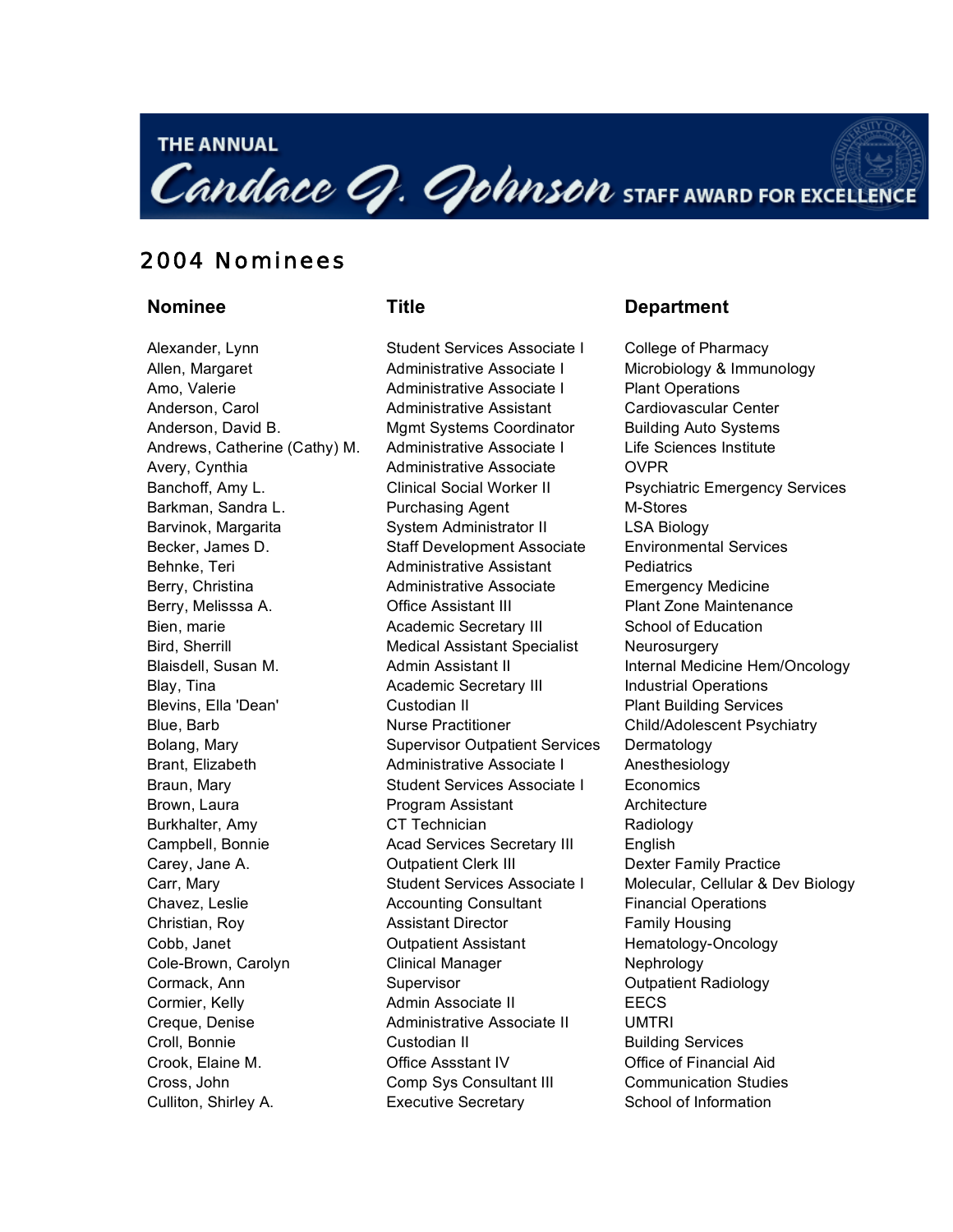Cypher, Mary Irene **Application Developer III** MAIS Danak, Kumud **Admin Manager I** School of Dentistry Danko, Cynthia (Cindy) L. Manager Financial CPU MAIS DeLoach, Shawn **Media Consultant** Law School Demeester, Debra L. **Admin Associate II** Ambulatory Care Training Dettling, Shawn **Clinical Nurse I** Dexter Family Medicine Dewolf, Tenia L. **Financial Clerk II** University Parking Services Dible, Patricia **Inpatient Unit Clerk I** Ortho/Trauma Dodge, Lisa **Dodge, Lisa** Office Assistant IV School of Dentistry Donajkowski, Heidi **Acad Services Secretary III** School of Information Duenyas, Suzan **Sr Accountant** Sr Accountant **Financial Operations** Dunlap, karen Pharmacist Pharmacy Ejarque, Connie **Key Administrator** Film and Video Studies Engel, Peggy **Administrative Assistant I** School of Nursing Eversole, Malissa Clinical Dept Associate II Otolaryngology Fagan, Cecilia **Physician's Assistant** ER Farvar, Cassandra **Administrator** Cancer Center Fearnside, Judith Sr Research Associate Great Lakes TAAC Feighner, Jennifer L. Clinical Nurse II 6C UH Pulmonary Feldkamp, Julie A. Sr Project Representative DRDA Felps, Vicky **Administrative Associate I** Internal Medicine Fitzpatrick, Marilyn A. **Acad Services Secretary III** School of Music Flynn, Sarah **Administrative Assistant** New Student Programs Francis, nancy Coord Prof Ed Programs Epidemiology Fruth, Eric M. No. 1998 Help Desk Consultant MAIS Fuller, Yvonne D. Academic Services Clerk III Law School Admissions Gass, Susan **Coord for New Stdt Advising** Student Academic Affairs Gaynor, Mary **SRIPT ST ST AND ST Financial Aid Officer** School of Dentistry Gershowitz, Beverly **Program Assistant** Geriatrics/Social Work Giddings, Suzanne D. Staff Benefits Coordinator HRAA -- Benefits Gilbertson, Dave **Foreman II Foreman II** Plant Mechanical Systems Girbach, Nancianna **Executive Secretary** President's Office Gonzales, Margaret (Margie) Secretary III Source All VP for Communications Goudie, Joette B. **Executive Secretary** EVPMA Greene, Shirley **Hall Director** Bursley Hall Director Habhab, Musty **Dir of Finance/Info Systems** Internal Medicine Hakim, Matthew J. **Residence Advisor Canadia** Oxford Housing Harper, David L. **Assistant Athletic Director** Athletics Haskins, Lori L. **Associate Director** College of Engineering Hazzard, Jean **Machala Administrative Associate I** Purchasing Henry, James **Momen's Track Coach** Athletics

Cuthbert, Polly Master Teacher Graduate School Children's Center Dillard, Tina A. Medical Assistant Internal Medicine - Rheumatology Freedman, Ruth P. **Admin Manager** Mental Health Research Institute Fried, Joy **Speech-Lang Pathologist** Univ Center for Dev of Language Univ Center for Dev of Language Friedman, Candace **Infection Control & Example 2** Manager **Infection Control & Epidemiology** Gassel, Kathy V. Sr Executive Secretary UMHS Office of President & CEO Greene, Charl (Chuck) E. Pedorthist III **Charl Charl Chuck** Center Grove, Sara A. **Research Assistant II Internal Medicine - Hem/Oncology** Harris, Ashanti **Staff Dev Coordinator** Survey Research Center, ISR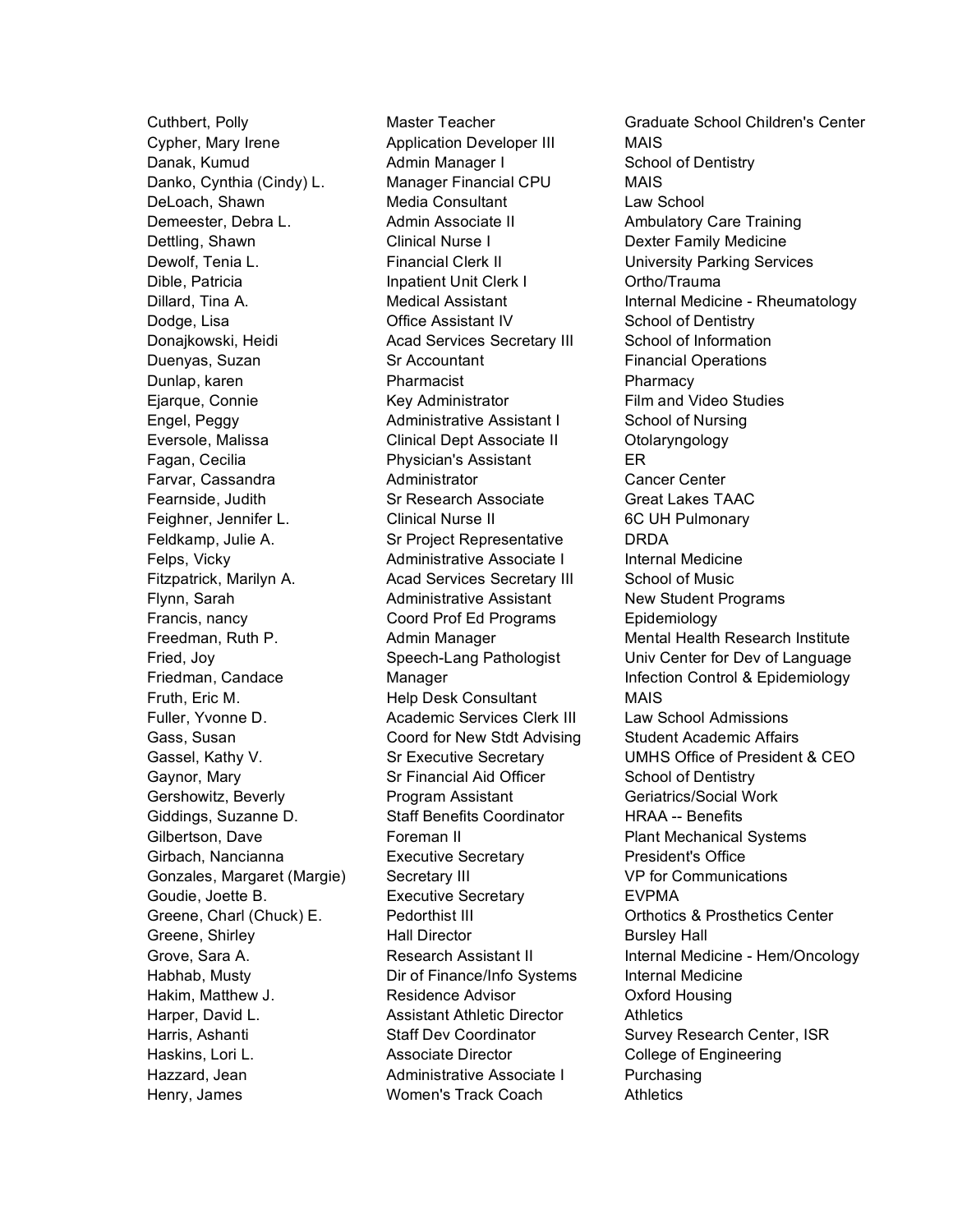Hensinger, Barbara **Clinical Nurse II** Trauma Burn Hessler, Laura **Student Services Assistant II** Pathology Hicks, Donna Custodian II East Quad Hillig, Kurt Walter, II Technologist, Network Engr ITCS Hines, Kandie **Accounting Supervisor I** Financial Operations Hire, Debra **Account Rep** Psychiatry **Provides** Holle, Donelle **Advisor** - CDS Finance Pediatrics Billing Horgrow, Cora **Nurse Aide** Womens Birth Center Howe, Lenea **Education Coordinator** Mechanical Engineering Howell, David **Director of Studies** Ctr for Political Studies Hughbanks, Sonja **Medical Secretary II** MEND Huss, kathryn **Administrative Associate II** Museum of Art James, Elizabeth A. Program Associate I LS&A CAAS Jansen, Terry A. Admin Associate II LS&A Humanities Institute Jennings, Martha **Clinical Nurse I** 8B Main Hospital Johnson, Lillie Fixture Cleaner Hospital OR Johnston, Donna **Admin Assistant II** English Lang and Lit, LS&A Kamil, Henia **Administrative Associate II** College of Engineering Kennedy, Jim **Facilities Manager** SPH Dean's Office Kim, Dong-Soo Clinical Associate Pediatrics King, Beth J. Manager U/R & Dis Mgmt M-Works Kirby-Bloch, Barbara J. Admin Assistant Business School Knieper, Janie **Administrative Associate I** School of Education Knuth, Tammy L. **Clinical Nurse II Ambulatory Care Livonia** Koffel, Jonathan **National Library Associate** Public Health Library Korte, Kari A. **Program Center Coordinator** Family Housing Koski, Sylvia Sr Executive Secretary School of Public Health Kosky, Lynette Sr Legal Asst/Office Admin General Counsel Kothe, Bonita **Admin Assistant II** School of Education Kwicinski, Debra (Debbie) A. Office Assistant IV UH Respiratory Care Laframboise, Deborah Staff Benefits Rep II HR Service Center Lambert, Gregory OSEH Coordinator OSEH Lambo, Shola Grants Administrator SNRE Lamirand, Lynn Clinical Nurse II Cancer Center Infusion Lane, Cindy **Administrative Associate I** Nephrology Lare, Kris **Contract Clerk** Unit Clerk **PM&R** Larkin, Dennis D. **Research Associate II** General Surgery Larson, Kathryn A. Center Administrator UMACC LaValle, Pablo **Senior Engineer** Chemical Engineering Leverett, Tamaria **HR Associate** Health Service Lockhart, Christina (Chrissy) M. Radiation Therapist UH Radiation Oncology Lovelace, Sara L. Patient Svcs Support Assoc UH Materiel Services Makielski, Carol L. Associate Major Gift Officer Development Mantyk, Marlene J. Student Services Associate II Housing Information

Hinkle-Degroot, Nick W. System Administrator II ISR - Survey Research Center Huey, Carol **Head Teacher Head Teacher** Pound House Children's Center Juska, Paul **Research Associate I** Survey Research Center, ISR Kelly, William (Bill) Jr. Facilities Assistant Survey Research Center, ISR Lowe, Kimberly **Project Associate** Medical School Administration Maggio, Elaine M. **Research Secretary III** ISR - Survey Research Center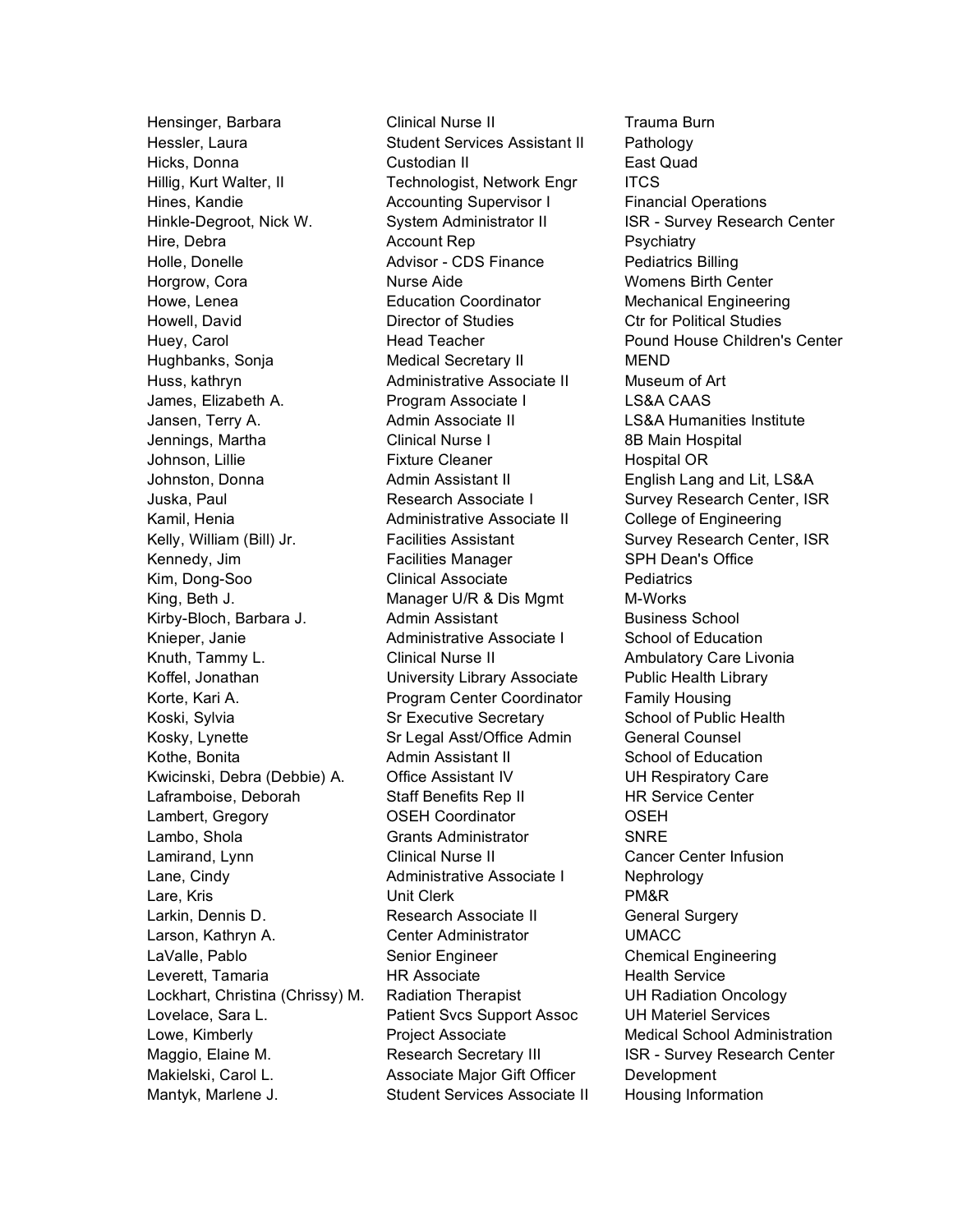Margolis, Benjamin (Ben) L. Associate Investigator LSI Marshall, Shannon **Academic Secretary** SNRE Marx, Laurie Graduate Student Svcs Assoc Anthropology McCrate, Kendra **Financial Aid Officer** Office of Financial Aid Officer McMichael, Linda Executive Secretary Ford School of Public Policy Merck, Sondra L. Office Assistant II HRAA Michael, Kathleen (Kate) Clinical Nurse II Nursing 6M-Mott Moorhouse, Marie W. Allied Health Supervisor I UH Phlebotomy Morea, Danielle **Administrative Assistant** School of Nursing Moreau, Danielle Admin Assistant I Nursing Morris, Timothy **Example 2** Programmer/Analyst Family Medicine Murphy, Rena K. Housing Research Officer University Housing Nam, Jiyon Pharmacist UH Ambulatory Care Nelson, Kinnothan Girard Systems Administrator School of Nursing Newton, Catherine (Cathy) M. Administrative Associate I Plant Construction Niehaus-Fukuda, Melinda Assistant to the Chair Romance Languages, LS&A Nolan, Elizabeth Clinical Nurse Specialist Nursing Nowak, Elaine Manager Manager MAIS Nutt, Laura (Laurie) ESL Teacher/Admin Assistant Family Housing Oloshove, Tina M. Clinical Nurse II Women's Birth Center Osborn, Dawn **Clinic Manager** Pain Clinic Manager Osborne, Donna Research Secretary II Urology Ostafin, Marysia **Administrative Associate II** International Institute Otto, Peggy A. **Communist Contract Contract Contract Contract Contract Contract Contract Pathology** Painter, Joanne W. **Admin Associate I** DRDA Panahi-King, Zohreh Inpatient Clerk I Cardiology Parmelee, Donna **Administrative Associate II** International Institute Partise, Michael **Administrative Associate I**nternal Medicine Passink, Mary L. **Admin Assistant II** Athletics Patrick-Zakosky, Jennifer Health Record Associate Medical Records Patterson, Arica **Medical Assistant** Brighton Health Care Pauley, Kay No. 2008 NOVIET NO. 2014 NOVEMBER 1998 NOVEMBER 1999 NOVEMBER 1999 NO Payton, Lonnie Ray **Medical Secretary II** UH Pediatric Administration Payton, Paula **Administrative Assistant** Law School Pence, Judith A. **Exec Medical Secretary** PM&R Peters, David **Environment Health Spec OSEH** Petteys, Susan E. **Academic Secretary IV** LS&A NES Pierson, Charlotte **Secretary IV Internal Medicine** Piotrowski, Tania **Program Administrator** SPORE Pittman, Latoya **Clerical Supervisor** Briarwood Health Associates Pliakas, Vasilios **Manager** Manager **Development** Przytulski, Mary Ann Student Services Assistant II Financial Aid Puckette, Annette Development Associate OVPD Pulver, Bonnie **Collection Clerk II** Student Loans Ramirez, Lori A. Secretary II and Secretary II and the Plant Rankin, MaryAnn **Administrative Assistant** Housing Facilities

McRae, Rebeka Secretary III Medical School Administration Mrozowski, Camille **Staff Assistant** Medical School Administration Murabito, Jeanne Director Undergraduate Education, COE Norgard, Theresa **Survey Specialist** Survey Research Center, ISR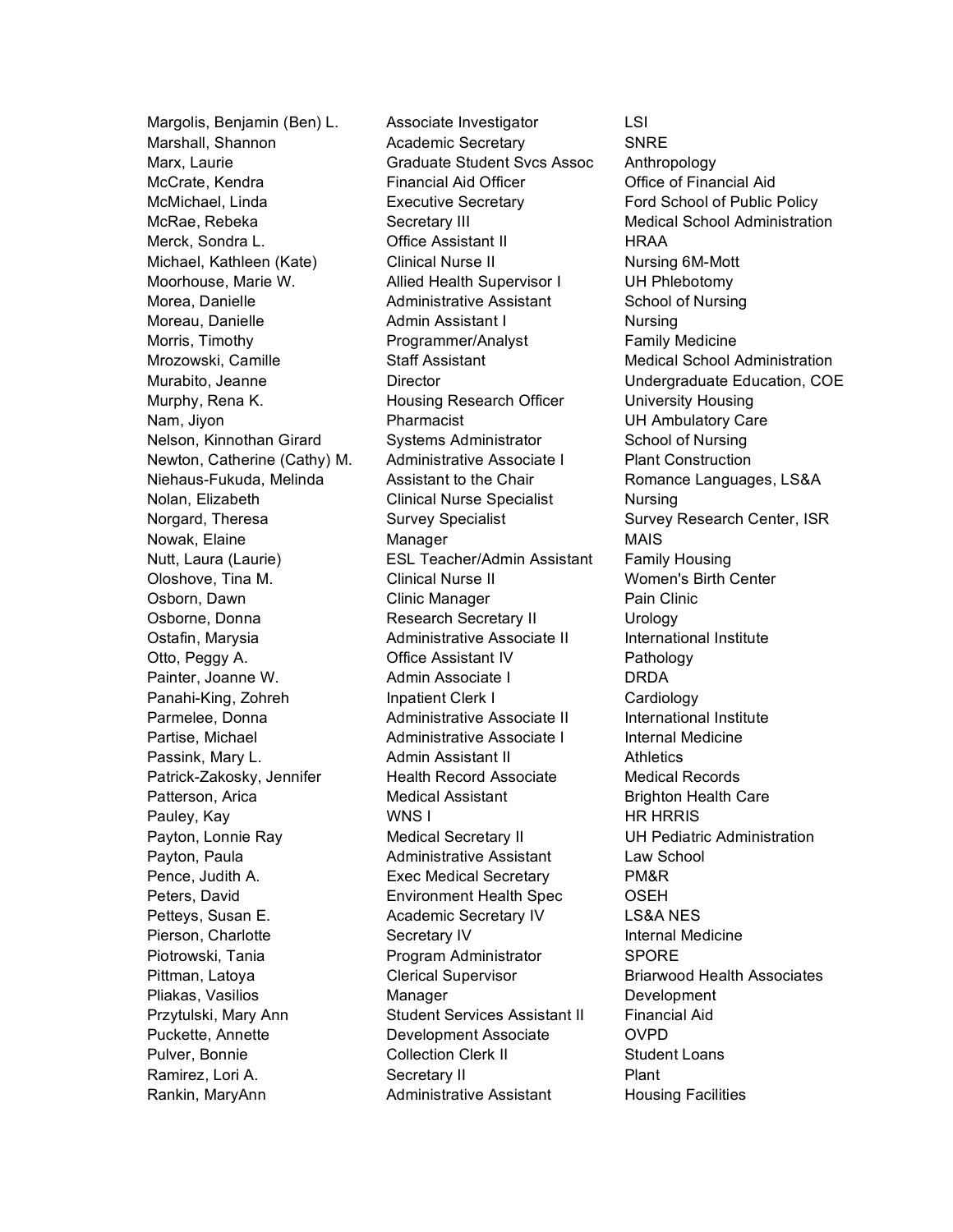Reed, Lise Dpulication Services Operator UM Business Services Reed, Louise **Administrative Assistant I** LS&A Economics Reid, Margaret **Student Services Associate** College of Pharmacy Rentschler, Debra **Finance Associate Finance Associate** UMH Financial Planning Rissmiller, Neile A. Computer Sys Consultant I School of Music Ritter, Jane C. Sr Executive Secretary OVPR Robinson, Susan Grant Admin Associate I School of Music Roche-Hevia, Carlos R. IT staff **Intervalle State LSA Psychology** Rod, Sandra (Sandy) L. Student Services Associate I School of Social Work Rosado, Miriam **Assistant Director** Family Housing Roust, Amy **Student Services Associate** Romance Languages Royal, Beverly A. Admin Associate II U Library Administration Rutan, Pennie L. **Admin Associate II** College of Pharmacy Rydberg, Mark **Graphic Artist II** Marketing Communications Slattery, Barb **Clinical Nurse III** Pediatrics Schroeder, Brenda L. CSEH Rep II CSEH Schroeder, Joelle **Clinical Nurse II** Cardiac Procedure Unit Schuon, Susan **Administrative Associate II** School of Information Sebastian, Vera **Patient Registration Rep** Outpatient Registration Seefeld, Fran **Administrative Assistant II** Nurse Recruiting Shand, Mary Jane **Admin Assistant** MAIS Skeete, Maydis **Manager Clinical Department** Pediatrics Skoman, Marsha **Programmer Analyst I** ISR Slattery, Barb **Clinical Nurse** Pediatrics Smashey, Cathy **Financial Consultant** Admissions Smith, Jamie **Administrative Assistant** School of Nursing Sorg, Cheryl **Clinical Nurse III** Health Service Spornhauer, Michelle **Student Services Associate** LS&A Political Science Stephens, Joan **Research Secretary III** Psychiatry Strzempek, Kathleen Financial Analyst Radiology Sullivan, Aimee E. Research Assistant II UMACC Swarczinski, Teresa Loss Prevention Investigator UMHHC Security Teasdale, Katherine **Student Services Associate** LS&A English Thomas-Darke, Deb Medical Assistant Anesthesiology Totzkay, Deborah OR Nurse OR Main Hospital Townsel, Maurice **Security Officer Housing Security** Turner, Laurie A. Turners, Secretary III Turners, Mott Respiratory Therapy U'Ren, Diane A. **Academic Secretary IV** Radiation Oncology Valderrama, Jose **Technician** Technician ER Valler, Emily C. Clinical Nurse I Trauma Burn ICU

Reynolds, Laura **Administrative Associate** Research Ctr for Group Dynamics Robertson, Kathleen J. Sr Counselor UMHS Nursing Administration Sandefur, Ella M. **Inpatient Unit Clerk I** U Hospital Nursing 6C Pulmonary Santiago, Beverly E. Sr Executive Secretary HS Ofc of Sr Assoc Director & COO Sims, Donald **Admin Associate** Ctr for Afroamerican and African St Sipple, Kathleen **Officer Manager** Student Aff, Student Legal Svcs Spallina, Juanita B. Coordinator Nursing Service UH Ambulatory Care Nursing Care Stambaugh, Deborah J. Cutpatient Clerk IV School of Dentistry Orthodontics Trinkle, Penny S. Admin Assistant II Internal Med-General Medicine Urbina, Diana Program Assistant UMHS Pgm for Multicultural Hlth